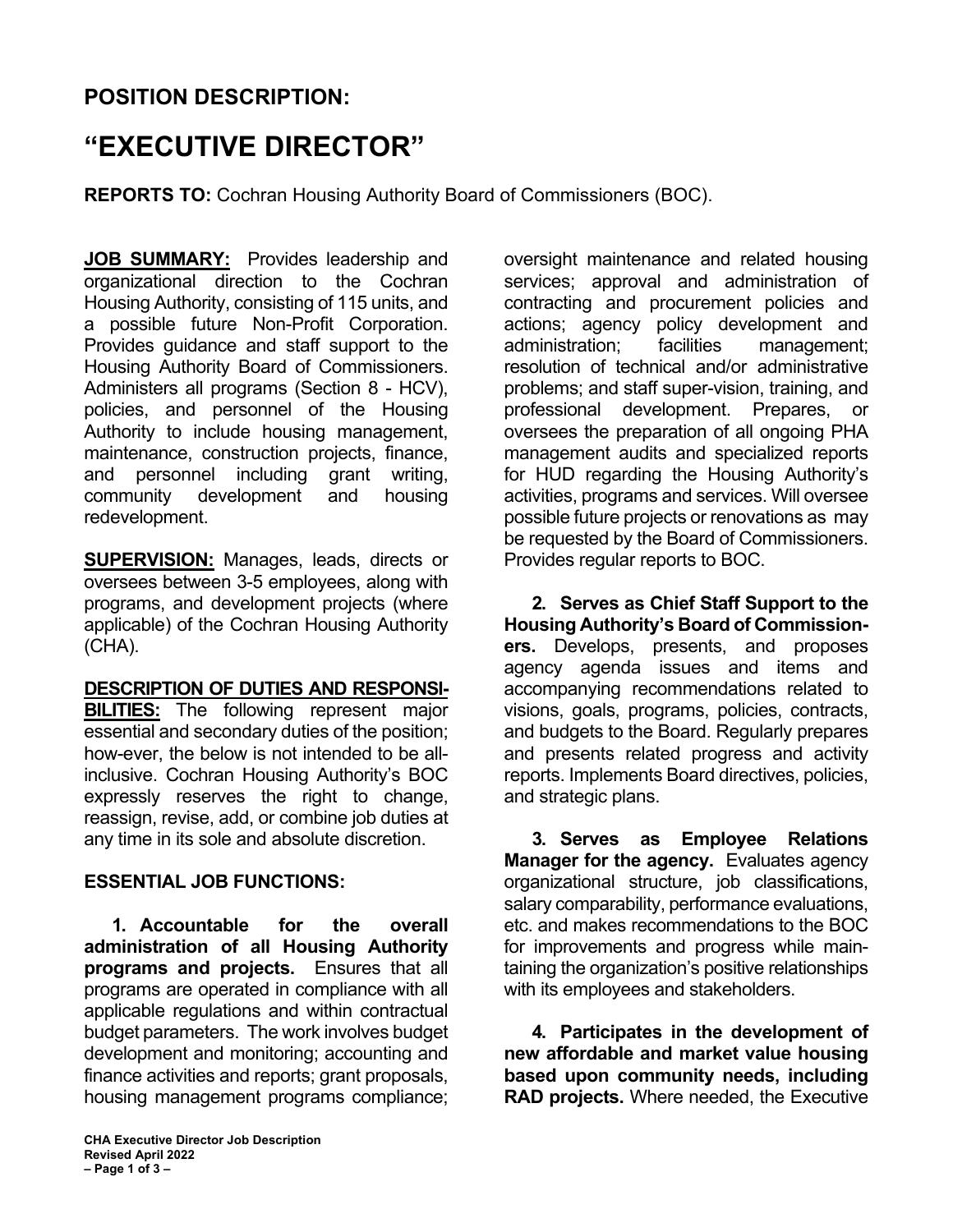Director interfaces with lenders, local government officials, non-profit organizations, architects, contractors, and others to pursue new, creative approaches to maintaining or improving local housing stock. The Executive Director also may interface with lenders, local government officials, non-profit organizations, architects, contractors, realtors, and others, to investigate new and creative approaches to improving and/or renovating CHA's local housing base, where directed by BOC.

**5. Represents the Housing Authority on a local, statewide, regional level to promote community awareness of housing programs and services.** Where needed, interfaces directly with media, public and private groups, boards, commissions, and professional associations. Makes presentations to groups and/or individuals to elicit information, solicit business and to promote the agency's services and objectives, when needed. May develop or oversee the development of brochures, reports, news releases, and other information and/or marketing documents. May serve on boards of related associations and groups.

#### **6. Performs other essential duties and tasks as may be assigned by the Board.**

### **QUALIFICATIONS:**

**Mandatory Qualifications:** The individual must possess the following knowledge, skills and abilities or be able to explain and demonstrate that s/he can perform the essential functions of the job, with or without reasonable accommodation, using some other combination of skills and abilities.

1. Requires a thorough and extensive knowledge of the principles and practices related to the overall administration of a public housing agency to include personnel management, budgeting, financing, marketing, reporting, policy development and implementation, and program admin-

istration, especially as it relates to a Housing Choice Voucher (HCV)- Section 8 program.

- 2. Knowledge of federal grant application development and the ability to learn and interpret state and federal-assisted housing programs, laws and regulations including interpretation, development, and implementation of policy directives and changes; program compliance; budgeting and finance requirements. Extensive experience working directly in PHA programs in a supervisory or Executive Director capacity with direct budgetary responsibility or oversight is preferred.
- 3. Requires competent knowledge of real estate development (including financing, design, construction and management). Requires the ability to read, understand and negotiate contracts.
- 4. Requires extensive experience in managing an organization and personnel including the ability to communicate, train, counsel, and discipline employees effectively, to conduct effective performance appraisals and to create a harmonious working environment.
- 5. Requires strong written and verbal communication and interpersonal skills as direct communication with supervisors and employees, either individually or in groups, which is an integral part of this job. Evidence of ability to conduct and experience in conducting effective presentations before public and private agencies, government officials, and other groups or individuals.
- 6. Must be able to develop and implement extensive contacts and also interact with a variety of community groups, government officials, contractors, developers, architects, realtors and other individuals, including persons of varying knowledge